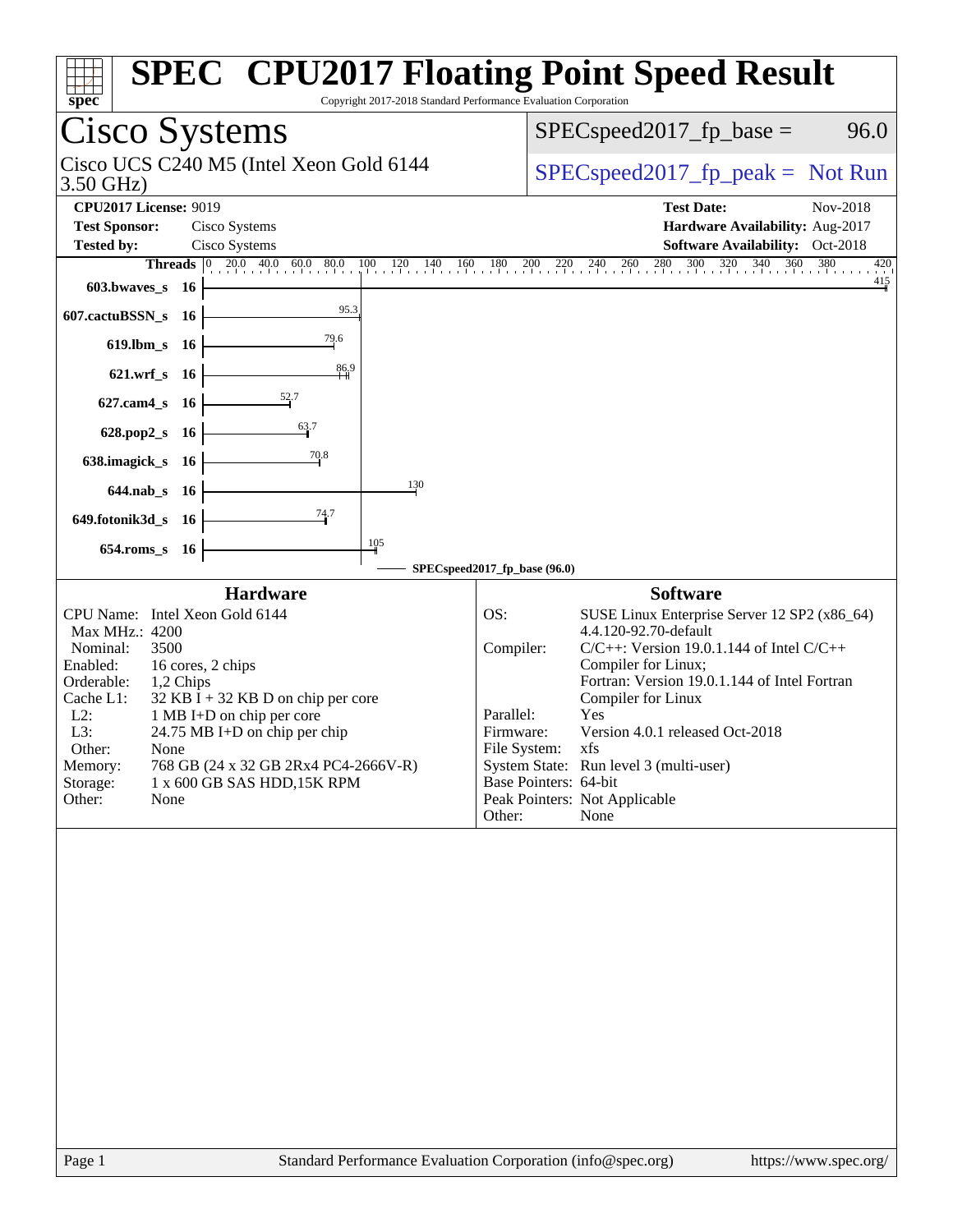

Copyright 2017-2018 Standard Performance Evaluation Corporation

## Cisco Systems

3.50 GHz) Cisco UCS C240 M5 (Intel Xeon Gold 6144  $\vert$  [SPECspeed2017\\_fp\\_peak =](http://www.spec.org/auto/cpu2017/Docs/result-fields.html#SPECspeed2017fppeak) Not Run

 $SPEC speed2017_fp\_base = 96.0$ 

**[CPU2017 License:](http://www.spec.org/auto/cpu2017/Docs/result-fields.html#CPU2017License)** 9019 **[Test Date:](http://www.spec.org/auto/cpu2017/Docs/result-fields.html#TestDate)** Nov-2018 **[Test Sponsor:](http://www.spec.org/auto/cpu2017/Docs/result-fields.html#TestSponsor)** Cisco Systems **[Hardware Availability:](http://www.spec.org/auto/cpu2017/Docs/result-fields.html#HardwareAvailability)** Aug-2017 **[Tested by:](http://www.spec.org/auto/cpu2017/Docs/result-fields.html#Testedby)** Cisco Systems **Cisco Systems [Software Availability:](http://www.spec.org/auto/cpu2017/Docs/result-fields.html#SoftwareAvailability)** Oct-2018

### **[Results Table](http://www.spec.org/auto/cpu2017/Docs/result-fields.html#ResultsTable)**

|                                    | <b>Base</b>    |                |            |                |       | <b>Peak</b>    |       |                |                |              |                |              |                |              |
|------------------------------------|----------------|----------------|------------|----------------|-------|----------------|-------|----------------|----------------|--------------|----------------|--------------|----------------|--------------|
| <b>Benchmark</b>                   | <b>Threads</b> | <b>Seconds</b> | Ratio      | <b>Seconds</b> | Ratio | <b>Seconds</b> | Ratio | <b>Threads</b> | <b>Seconds</b> | <b>Ratio</b> | <b>Seconds</b> | <b>Ratio</b> | <b>Seconds</b> | <b>Ratio</b> |
| $603.bwaves$ s                     | 16             | 142            | 415        | 142            | 415   | 142            | 416   |                |                |              |                |              |                |              |
| 607.cactuBSSN s                    | 16             | 174            | 96.0       | 175            | 95.3  | 176            | 95.0  |                |                |              |                |              |                |              |
| $619.$ lbm s                       | 16             | 65.8           | 79.7       | 65.9           | 79.4  | 65.8           | 79.6  |                |                |              |                |              |                |              |
| $621.wrf$ s                        | 16             | 152            | 86.9       | 149            | 88.7  | 160            | 82.9  |                |                |              |                |              |                |              |
| $627$ .cam4 s                      | 16             | 167            | 53.0       | 168            | 52.7  | 168            | 52.6  |                |                |              |                |              |                |              |
| $628.pop2_s$                       | 16             | 185            | 64.0       | 188            | 63.1  | 187            | 63.7  |                |                |              |                |              |                |              |
| 638.imagick_s                      | 16             | 203            | 70.9       | 204            | 70.8  | 205            | 70.5  |                |                |              |                |              |                |              |
| $644$ .nab s                       | 16             | 135            | <u>130</u> | 135            | 130   | 135            | 129   |                |                |              |                |              |                |              |
| 649.fotonik3d s                    | 16             | 122            | 75.0       | 123            | 74.0  | 122            | 74.7  |                |                |              |                |              |                |              |
| $654$ .roms s                      | 16             | 150            | 105        | 149            | 106   | 149            | 105   |                |                |              |                |              |                |              |
| $SPEC speed2017$ fp base =<br>96.0 |                |                |            |                |       |                |       |                |                |              |                |              |                |              |
| SPECspeed 2017 fp peak $=$         |                |                |            | <b>Not Run</b> |       |                |       |                |                |              |                |              |                |              |

Results appear in the [order in which they were run.](http://www.spec.org/auto/cpu2017/Docs/result-fields.html#RunOrder) Bold underlined text [indicates a median measurement](http://www.spec.org/auto/cpu2017/Docs/result-fields.html#Median).

#### **[Operating System Notes](http://www.spec.org/auto/cpu2017/Docs/result-fields.html#OperatingSystemNotes)**

Stack size set to unlimited using "ulimit -s unlimited"

### **[General Notes](http://www.spec.org/auto/cpu2017/Docs/result-fields.html#GeneralNotes)**

Environment variables set by runcpu before the start of the run: KMP\_AFFINITY = "granularity=fine,compact" LD\_LIBRARY\_PATH = "/home/cpu2017/lib/ia32:/home/cpu2017/lib/intel64" OMP\_STACKSIZE = "192M"

 Binaries compiled on a system with 1x Intel Core i7-4790 CPU + 32GB RAM memory using Redhat Enterprise Linux 7.4 Transparent Huge Pages enabled by default Prior to runcpu invocation Filesystem page cache synced and cleared with: sync; echo 3> /proc/sys/vm/drop\_caches Yes: The test sponsor attests, as of date of publication, that CVE-2017-5754 (Meltdown) is mitigated in the system as tested and documented. Yes: The test sponsor attests, as of date of publication, that CVE-2017-5753 (Spectre variant 1) is mitigated in the system as tested and documented. Yes: The test sponsor attests, as of date of publication, that CVE-2017-5715 (Spectre variant 2) is mitigated in the system as tested and documented.

## **[Platform Notes](http://www.spec.org/auto/cpu2017/Docs/result-fields.html#PlatformNotes)**

BIOS Settings: Intel HyperThreading Technology set to Disabled CPU performance set to Enterprise

**(Continued on next page)**

Page 2 Standard Performance Evaluation Corporation [\(info@spec.org\)](mailto:info@spec.org) <https://www.spec.org/>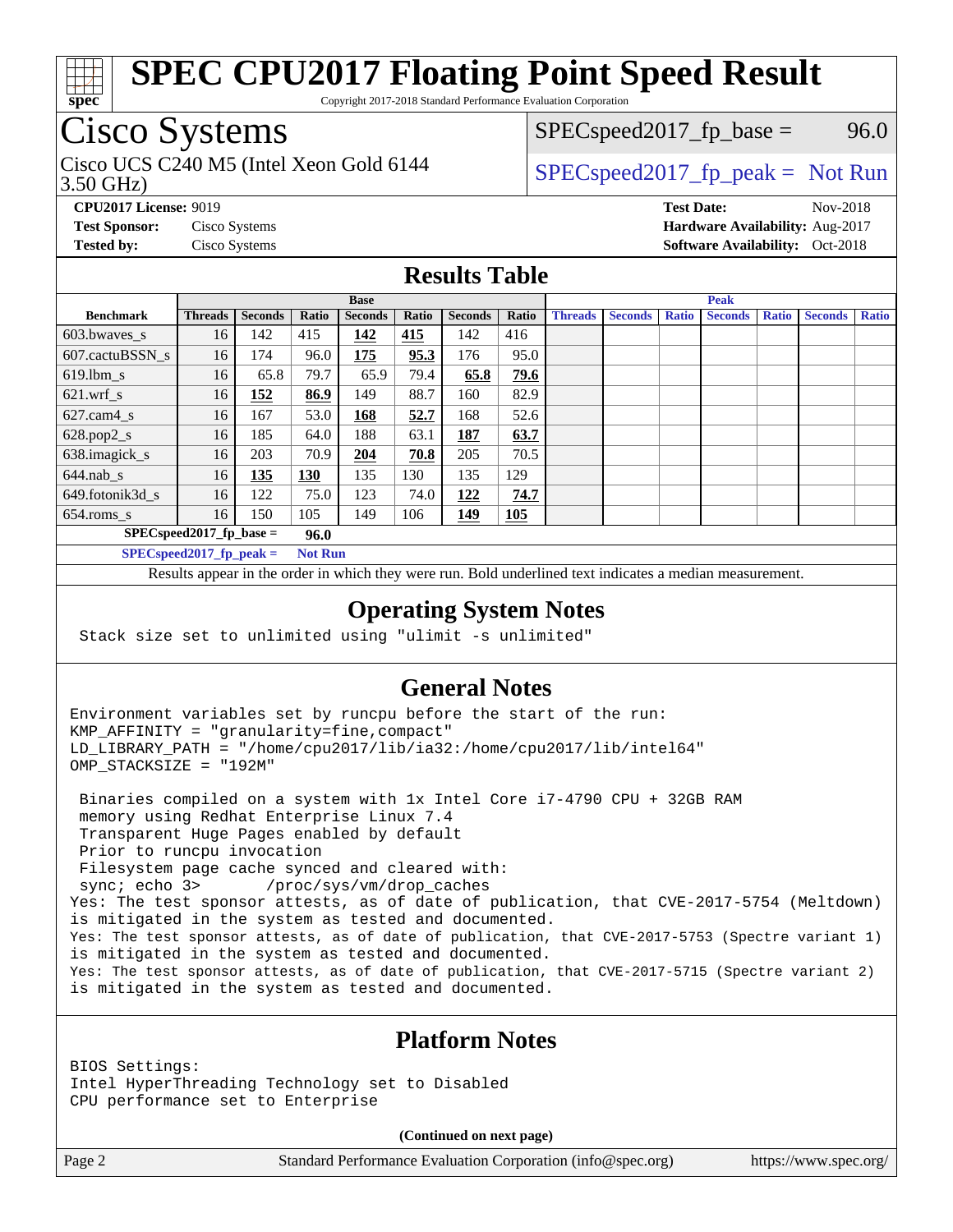

Copyright 2017-2018 Standard Performance Evaluation Corporation

# Cisco Systems

3.50 GHz) Cisco UCS C240 M5 (Intel Xeon Gold 6144  $\vert$  [SPECspeed2017\\_fp\\_peak =](http://www.spec.org/auto/cpu2017/Docs/result-fields.html#SPECspeed2017fppeak) Not Run

 $SPEC speed2017_fp\_base = 96.0$ 

**[Test Sponsor:](http://www.spec.org/auto/cpu2017/Docs/result-fields.html#TestSponsor)** Cisco Systems **[Hardware Availability:](http://www.spec.org/auto/cpu2017/Docs/result-fields.html#HardwareAvailability)** Aug-2017

**[CPU2017 License:](http://www.spec.org/auto/cpu2017/Docs/result-fields.html#CPU2017License)** 9019 **[Test Date:](http://www.spec.org/auto/cpu2017/Docs/result-fields.html#TestDate)** Nov-2018 **[Tested by:](http://www.spec.org/auto/cpu2017/Docs/result-fields.html#Testedby)** Cisco Systems **[Software Availability:](http://www.spec.org/auto/cpu2017/Docs/result-fields.html#SoftwareAvailability)** Oct-2018

#### **[Platform Notes \(Continued\)](http://www.spec.org/auto/cpu2017/Docs/result-fields.html#PlatformNotes)**

Page 3 Standard Performance Evaluation Corporation [\(info@spec.org\)](mailto:info@spec.org) <https://www.spec.org/> Power Performance Tuning set to OS Controls SNC set to Disabled Patrol Scrub set to Disabled Sysinfo program /home/cpu2017/bin/sysinfo Rev: r5797 of 2017-06-14 96c45e4568ad54c135fd618bcc091c0f running on linux-dkz7 Thu Dec 6 02:55:23 2018 SUT (System Under Test) info as seen by some common utilities. For more information on this section, see <https://www.spec.org/cpu2017/Docs/config.html#sysinfo> From /proc/cpuinfo model name : Intel(R) Xeon(R) Gold 6144 CPU @ 3.50GHz 2 "physical id"s (chips) 16 "processors" cores, siblings (Caution: counting these is hw and system dependent. The following excerpts from /proc/cpuinfo might not be reliable. Use with caution.) cpu cores : 8 siblings : 8 physical 0: cores 0 2 3 9 16 19 26 27 physical 1: cores 0 2 3 9 16 19 26 27 From lscpu: Architecture: x86\_64 CPU op-mode(s): 32-bit, 64-bit Byte Order: Little Endian CPU(s): 16 On-line CPU(s) list: 0-15 Thread(s) per core: 1 Core(s) per socket: 8 Socket(s): 2 NUMA node(s): 2 Vendor ID: GenuineIntel CPU family: 6 Model: 85 Model name: Intel(R) Xeon(R) Gold 6144 CPU @ 3.50GHz Stepping: 4 CPU MHz: 1820.625 CPU max MHz: 4200.0000 CPU min MHz: 1200.0000 BogoMIPS: 6983.59 Virtualization: VT-x L1d cache: 32K L1i cache: 32K L2 cache: 1024K L3 cache: 25344K NUMA node0 CPU(s): 0-7 **(Continued on next page)**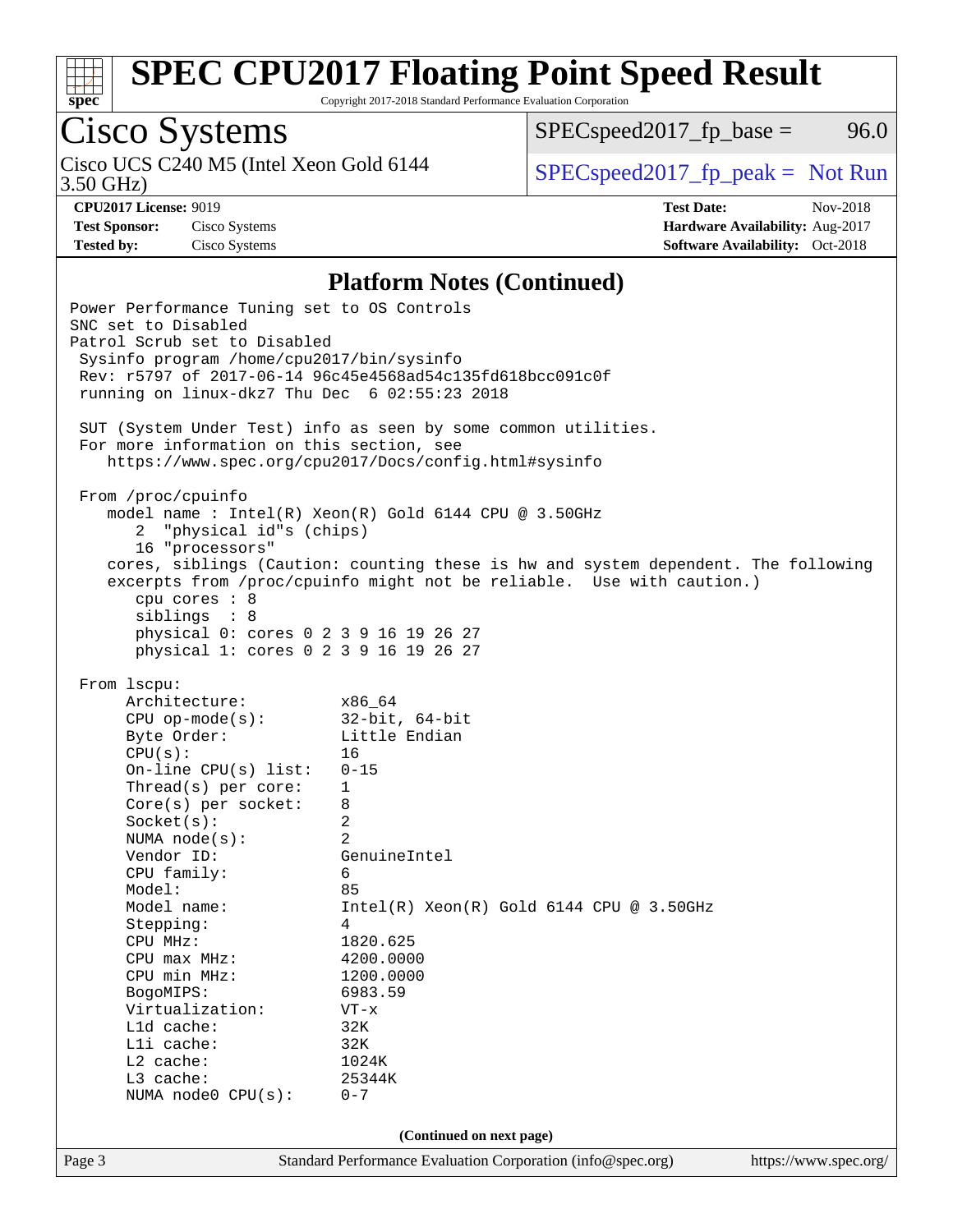

Copyright 2017-2018 Standard Performance Evaluation Corporation

Cisco Systems Cisco UCS C240 M5 (Intel Xeon Gold 6144<br>3.50 GHz)  $SPEC speed2017_fp\_peak = Not Run$  $SPEC speed2017<sub>fp</sub> base = 96.0$ **[CPU2017 License:](http://www.spec.org/auto/cpu2017/Docs/result-fields.html#CPU2017License)** 9019 **[Test Date:](http://www.spec.org/auto/cpu2017/Docs/result-fields.html#TestDate)** Nov-2018 **[Test Sponsor:](http://www.spec.org/auto/cpu2017/Docs/result-fields.html#TestSponsor)** Cisco Systems **[Hardware Availability:](http://www.spec.org/auto/cpu2017/Docs/result-fields.html#HardwareAvailability)** Aug-2017 **[Tested by:](http://www.spec.org/auto/cpu2017/Docs/result-fields.html#Testedby)** Cisco Systems **[Software Availability:](http://www.spec.org/auto/cpu2017/Docs/result-fields.html#SoftwareAvailability)** Oct-2018 **[Platform Notes \(Continued\)](http://www.spec.org/auto/cpu2017/Docs/result-fields.html#PlatformNotes)** NUMA node1 CPU(s): 8-15 Flags: fpu vme de pse tsc msr pae mce cx8 apic sep mtrr pge mca cmov pat pse36 clflush dts acpi mmx fxsr sse sse2 ss ht tm pbe syscall nx pdpe1gb rdtscp lm constant\_tsc art arch\_perfmon pebs bts rep\_good nopl xtopology nonstop\_tsc aperfmperf eagerfpu pni pclmulqdq dtes64 monitor ds\_cpl vmx smx est tm2 ssse3 sdbg fma cx16 xtpr pdcm pcid dca sse4\_1 sse4\_2 x2apic movbe popcnt tsc\_deadline\_timer aes xsave avx f16c rdrand lahf\_lm abm 3dnowprefetch ida arat epb invpcid\_single pln pts dtherm hwp hwp\_act\_window hwp\_epp hwp\_pkg\_req intel\_pt rsb\_ctxsw spec\_ctrl stibp retpoline kaiser tpr\_shadow vnmi flexpriority ept vpid fsgsbase tsc\_adjust bmi1 hle avx2 smep bmi2 erms invpcid rtm cqm mpx avx512f avx512dq rdseed adx smap clflushopt clwb avx512cd avx512bw avx512vl xsaveopt xsavec xgetbv1 cqm\_llc cqm\_occup\_llc /proc/cpuinfo cache data cache size : 25344 KB From numactl --hardware WARNING: a numactl 'node' might or might not correspond to a physical chip. available: 2 nodes (0-1) node 0 cpus: 0 1 2 3 4 5 6 7 node 0 size: 385626 MB node 0 free: 382810 MB node 1 cpus: 8 9 10 11 12 13 14 15 node 1 size: 387054 MB node 1 free: 381876 MB node distances: node 0 1 0: 10 21 1: 21 10 From /proc/meminfo MemTotal: 791225628 kB HugePages\_Total: 0 Hugepagesize: 2048 kB From /etc/\*release\* /etc/\*version\* SuSE-release: SUSE Linux Enterprise Server 12 (x86\_64) VERSION = 12 PATCHLEVEL = 2 # This file is deprecated and will be removed in a future service pack or release. # Please check /etc/os-release for details about this release. os-release: NAME="SLES" VERSION="12-SP2" VERSION\_ID="12.2" PRETTY\_NAME="SUSE Linux Enterprise Server 12 SP2" ID="sles" **(Continued on next page)**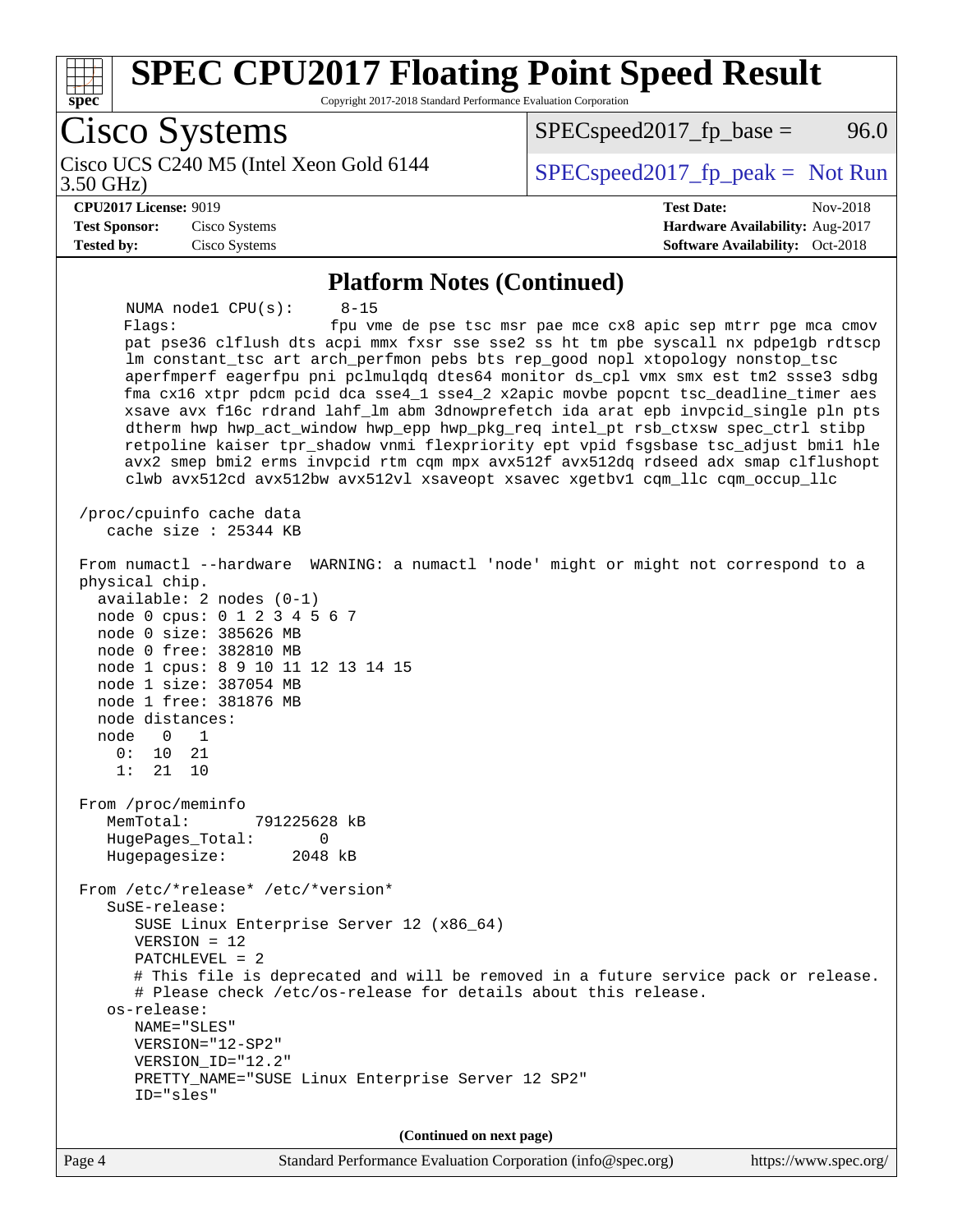

Copyright 2017-2018 Standard Performance Evaluation Corporation

## Cisco Systems

3.50 GHz) Cisco UCS C240 M5 (Intel Xeon Gold 6144  $\vert$  [SPECspeed2017\\_fp\\_peak =](http://www.spec.org/auto/cpu2017/Docs/result-fields.html#SPECspeed2017fppeak) Not Run

 $SPEC speed2017_fp\_base = 96.0$ 

**[Test Sponsor:](http://www.spec.org/auto/cpu2017/Docs/result-fields.html#TestSponsor)** Cisco Systems **[Hardware Availability:](http://www.spec.org/auto/cpu2017/Docs/result-fields.html#HardwareAvailability)** Aug-2017 **[Tested by:](http://www.spec.org/auto/cpu2017/Docs/result-fields.html#Testedby)** Cisco Systems **Cisco Systems [Software Availability:](http://www.spec.org/auto/cpu2017/Docs/result-fields.html#SoftwareAvailability)** Oct-2018

**[CPU2017 License:](http://www.spec.org/auto/cpu2017/Docs/result-fields.html#CPU2017License)** 9019 **[Test Date:](http://www.spec.org/auto/cpu2017/Docs/result-fields.html#TestDate)** Nov-2018

#### **[Platform Notes \(Continued\)](http://www.spec.org/auto/cpu2017/Docs/result-fields.html#PlatformNotes)**

 ANSI\_COLOR="0;32" CPE\_NAME="cpe:/o:suse:sles:12:sp2"

uname -a:

 Linux linux-dkz7 4.4.120-92.70-default #1 SMP Wed Mar 14 15:59:43 UTC 2018 (52a83de) x86\_64 x86\_64 x86\_64 GNU/Linux

run-level 3 Dec 5 22:20

 SPEC is set to: /home/cpu2017 Filesystem Type Size Used Avail Use% Mounted on /dev/sda2 xfs 500G 124G 377G 25% /

 Additional information from dmidecode follows. WARNING: Use caution when you interpret this section. The 'dmidecode' program reads system data which is "intended to allow hardware to be accurately determined", but the intent may not be met, as there are frequent changes to hardware, firmware, and the "DMTF SMBIOS" standard. BIOS Cisco Systems, Inc. C240M5.4.0.1.139.1003182220 10/03/2018 Memory:

 12x 0xCE00 M393A4K40BB2-CTD 32 GB 2 rank 2666 12x 0xCE00 M393A4K40CB2-CTD 32 GB 2 rank 2666

(End of data from sysinfo program)

### **[Compiler Version Notes](http://www.spec.org/auto/cpu2017/Docs/result-fields.html#CompilerVersionNotes)**

| CC.         | $619.1$ bm_s(base) $638.imagick_s(base)$ $644.nab_s(base)$                                                                         |                                                             |                       |
|-------------|------------------------------------------------------------------------------------------------------------------------------------|-------------------------------------------------------------|-----------------------|
|             | icc (ICC) 19.0.1.144 20181018<br>Copyright (C) 1985-2018 Intel Corporation. All rights reserved.                                   |                                                             |                       |
|             | FC 607.cactuBSSN s(base)                                                                                                           |                                                             |                       |
|             | icpc (ICC) 19.0.1.144 20181018<br>Copyright (C) 1985-2018 Intel Corporation. All rights reserved.<br>icc (ICC) 19.0.1.144 20181018 |                                                             |                       |
|             | Copyright (C) 1985-2018 Intel Corporation. All rights reserved.<br>ifort (IFORT) 19.0.1.144 20181018                               |                                                             |                       |
|             | Copyright (C) 1985-2018 Intel Corporation. All rights reserved.                                                                    |                                                             |                       |
| $_{\rm FC}$ | 603.bwaves $s(base)$ 649.fotonik3d $s(base)$ 654.roms $s(base)$                                                                    | (Continued on next page)                                    |                       |
| Page 5      |                                                                                                                                    | Standard Performance Evaluation Corporation (info@spec.org) | https://www.spec.org/ |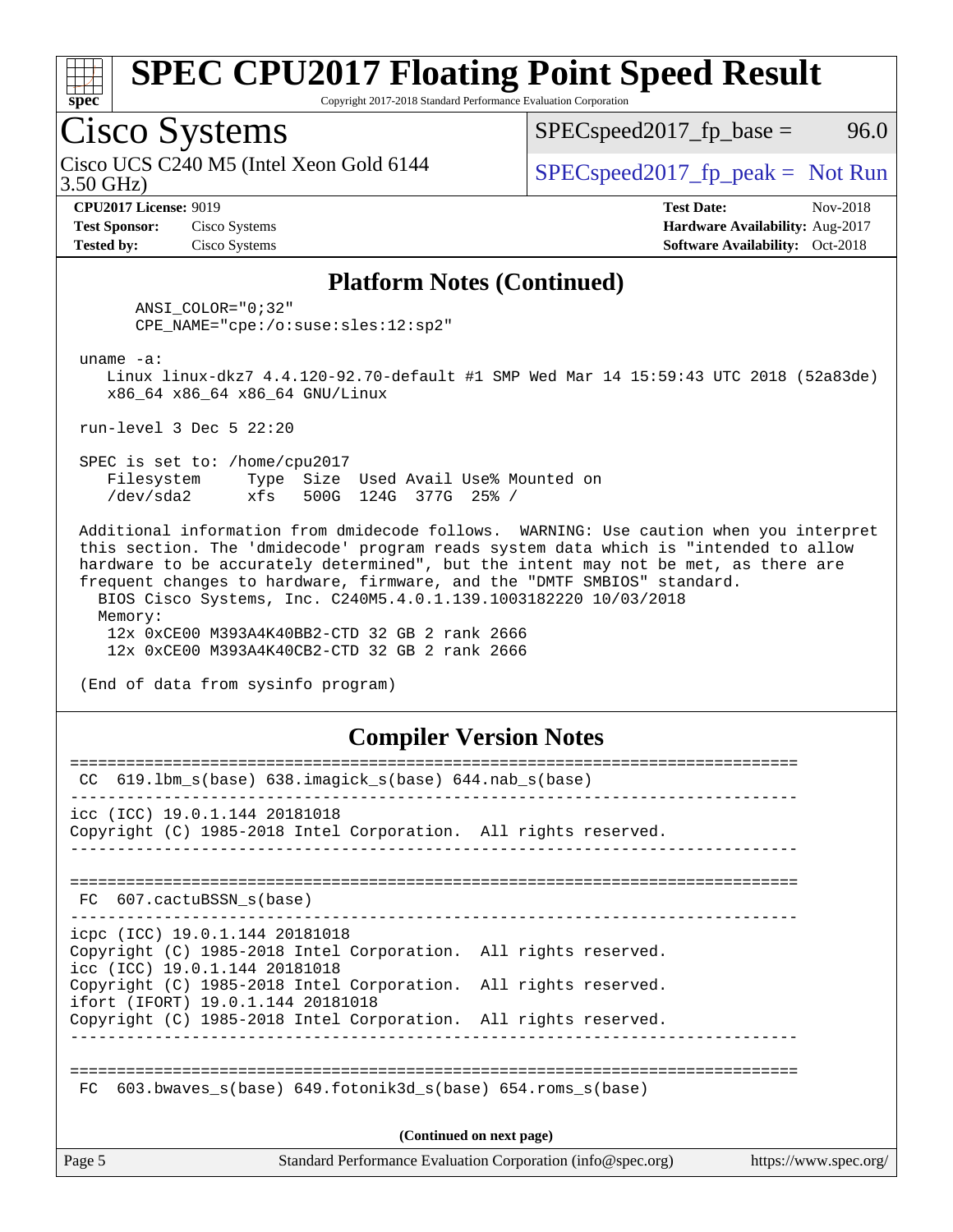

Copyright 2017-2018 Standard Performance Evaluation Corporation

# Cisco Systems

3.50 GHz) Cisco UCS C240 M5 (Intel Xeon Gold 6144  $\vert$  [SPECspeed2017\\_fp\\_peak =](http://www.spec.org/auto/cpu2017/Docs/result-fields.html#SPECspeed2017fppeak) Not Run

 $SPEC speed2017_fp\_base = 96.0$ 

**[CPU2017 License:](http://www.spec.org/auto/cpu2017/Docs/result-fields.html#CPU2017License)** 9019 **[Test Date:](http://www.spec.org/auto/cpu2017/Docs/result-fields.html#TestDate)** Nov-2018 **[Test Sponsor:](http://www.spec.org/auto/cpu2017/Docs/result-fields.html#TestSponsor)** Cisco Systems **[Hardware Availability:](http://www.spec.org/auto/cpu2017/Docs/result-fields.html#HardwareAvailability)** Aug-2017 **[Tested by:](http://www.spec.org/auto/cpu2017/Docs/result-fields.html#Testedby)** Cisco Systems **[Software Availability:](http://www.spec.org/auto/cpu2017/Docs/result-fields.html#SoftwareAvailability)** Oct-2018

## **[Compiler Version Notes \(Continued\)](http://www.spec.org/auto/cpu2017/Docs/result-fields.html#CompilerVersionNotes)**

----------------------------------------------------------------------------- ifort (IFORT) 19.0.1.144 20181018

Copyright (C) 1985-2018 Intel Corporation. All rights reserved. ------------------------------------------------------------------------------

```
==============================================================================
```
CC 621.wrf\_s(base) 627.cam4\_s(base) 628.pop2\_s(base)

----------------------------------------------------------------------------- ifort (IFORT) 19.0.1.144 20181018 Copyright (C) 1985-2018 Intel Corporation. All rights reserved. icc (ICC) 19.0.1.144 20181018 Copyright (C) 1985-2018 Intel Corporation. All rights reserved.

------------------------------------------------------------------------------

## **[Base Compiler Invocation](http://www.spec.org/auto/cpu2017/Docs/result-fields.html#BaseCompilerInvocation)**

[C benchmarks](http://www.spec.org/auto/cpu2017/Docs/result-fields.html#Cbenchmarks): [icc -m64 -std=c11](http://www.spec.org/cpu2017/results/res2018q4/cpu2017-20181211-10270.flags.html#user_CCbase_intel_icc_64bit_c11_33ee0cdaae7deeeab2a9725423ba97205ce30f63b9926c2519791662299b76a0318f32ddfffdc46587804de3178b4f9328c46fa7c2b0cd779d7a61945c91cd35)

[Fortran benchmarks](http://www.spec.org/auto/cpu2017/Docs/result-fields.html#Fortranbenchmarks): [ifort -m64](http://www.spec.org/cpu2017/results/res2018q4/cpu2017-20181211-10270.flags.html#user_FCbase_intel_ifort_64bit_24f2bb282fbaeffd6157abe4f878425411749daecae9a33200eee2bee2fe76f3b89351d69a8130dd5949958ce389cf37ff59a95e7a40d588e8d3a57e0c3fd751)

[Benchmarks using both Fortran and C](http://www.spec.org/auto/cpu2017/Docs/result-fields.html#BenchmarksusingbothFortranandC): [ifort -m64](http://www.spec.org/cpu2017/results/res2018q4/cpu2017-20181211-10270.flags.html#user_CC_FCbase_intel_ifort_64bit_24f2bb282fbaeffd6157abe4f878425411749daecae9a33200eee2bee2fe76f3b89351d69a8130dd5949958ce389cf37ff59a95e7a40d588e8d3a57e0c3fd751) [icc -m64 -std=c11](http://www.spec.org/cpu2017/results/res2018q4/cpu2017-20181211-10270.flags.html#user_CC_FCbase_intel_icc_64bit_c11_33ee0cdaae7deeeab2a9725423ba97205ce30f63b9926c2519791662299b76a0318f32ddfffdc46587804de3178b4f9328c46fa7c2b0cd779d7a61945c91cd35)

[Benchmarks using Fortran, C, and C++:](http://www.spec.org/auto/cpu2017/Docs/result-fields.html#BenchmarksusingFortranCandCXX) [icpc -m64](http://www.spec.org/cpu2017/results/res2018q4/cpu2017-20181211-10270.flags.html#user_CC_CXX_FCbase_intel_icpc_64bit_4ecb2543ae3f1412ef961e0650ca070fec7b7afdcd6ed48761b84423119d1bf6bdf5cad15b44d48e7256388bc77273b966e5eb805aefd121eb22e9299b2ec9d9) [icc -m64 -std=c11](http://www.spec.org/cpu2017/results/res2018q4/cpu2017-20181211-10270.flags.html#user_CC_CXX_FCbase_intel_icc_64bit_c11_33ee0cdaae7deeeab2a9725423ba97205ce30f63b9926c2519791662299b76a0318f32ddfffdc46587804de3178b4f9328c46fa7c2b0cd779d7a61945c91cd35) [ifort -m64](http://www.spec.org/cpu2017/results/res2018q4/cpu2017-20181211-10270.flags.html#user_CC_CXX_FCbase_intel_ifort_64bit_24f2bb282fbaeffd6157abe4f878425411749daecae9a33200eee2bee2fe76f3b89351d69a8130dd5949958ce389cf37ff59a95e7a40d588e8d3a57e0c3fd751)

## **[Base Portability Flags](http://www.spec.org/auto/cpu2017/Docs/result-fields.html#BasePortabilityFlags)**

 603.bwaves\_s: [-DSPEC\\_LP64](http://www.spec.org/cpu2017/results/res2018q4/cpu2017-20181211-10270.flags.html#suite_basePORTABILITY603_bwaves_s_DSPEC_LP64) 607.cactuBSSN\_s: [-DSPEC\\_LP64](http://www.spec.org/cpu2017/results/res2018q4/cpu2017-20181211-10270.flags.html#suite_basePORTABILITY607_cactuBSSN_s_DSPEC_LP64) 619.lbm\_s: [-DSPEC\\_LP64](http://www.spec.org/cpu2017/results/res2018q4/cpu2017-20181211-10270.flags.html#suite_basePORTABILITY619_lbm_s_DSPEC_LP64) 621.wrf\_s: [-DSPEC\\_LP64](http://www.spec.org/cpu2017/results/res2018q4/cpu2017-20181211-10270.flags.html#suite_basePORTABILITY621_wrf_s_DSPEC_LP64) [-DSPEC\\_CASE\\_FLAG](http://www.spec.org/cpu2017/results/res2018q4/cpu2017-20181211-10270.flags.html#b621.wrf_s_baseCPORTABILITY_DSPEC_CASE_FLAG) [-convert big\\_endian](http://www.spec.org/cpu2017/results/res2018q4/cpu2017-20181211-10270.flags.html#user_baseFPORTABILITY621_wrf_s_convert_big_endian_c3194028bc08c63ac5d04de18c48ce6d347e4e562e8892b8bdbdc0214820426deb8554edfa529a3fb25a586e65a3d812c835984020483e7e73212c4d31a38223) 627.cam4\_s: [-DSPEC\\_LP64](http://www.spec.org/cpu2017/results/res2018q4/cpu2017-20181211-10270.flags.html#suite_basePORTABILITY627_cam4_s_DSPEC_LP64) [-DSPEC\\_CASE\\_FLAG](http://www.spec.org/cpu2017/results/res2018q4/cpu2017-20181211-10270.flags.html#b627.cam4_s_baseCPORTABILITY_DSPEC_CASE_FLAG) 628.pop2\_s: [-DSPEC\\_LP64](http://www.spec.org/cpu2017/results/res2018q4/cpu2017-20181211-10270.flags.html#suite_basePORTABILITY628_pop2_s_DSPEC_LP64) [-DSPEC\\_CASE\\_FLAG](http://www.spec.org/cpu2017/results/res2018q4/cpu2017-20181211-10270.flags.html#b628.pop2_s_baseCPORTABILITY_DSPEC_CASE_FLAG) [-convert big\\_endian](http://www.spec.org/cpu2017/results/res2018q4/cpu2017-20181211-10270.flags.html#user_baseFPORTABILITY628_pop2_s_convert_big_endian_c3194028bc08c63ac5d04de18c48ce6d347e4e562e8892b8bdbdc0214820426deb8554edfa529a3fb25a586e65a3d812c835984020483e7e73212c4d31a38223) [-assume byterecl](http://www.spec.org/cpu2017/results/res2018q4/cpu2017-20181211-10270.flags.html#user_baseFPORTABILITY628_pop2_s_assume_byterecl_7e47d18b9513cf18525430bbf0f2177aa9bf368bc7a059c09b2c06a34b53bd3447c950d3f8d6c70e3faf3a05c8557d66a5798b567902e8849adc142926523472) 638.imagick\_s: [-DSPEC\\_LP64](http://www.spec.org/cpu2017/results/res2018q4/cpu2017-20181211-10270.flags.html#suite_basePORTABILITY638_imagick_s_DSPEC_LP64) 644.nab\_s: [-DSPEC\\_LP64](http://www.spec.org/cpu2017/results/res2018q4/cpu2017-20181211-10270.flags.html#suite_basePORTABILITY644_nab_s_DSPEC_LP64) 649.fotonik3d\_s: [-DSPEC\\_LP64](http://www.spec.org/cpu2017/results/res2018q4/cpu2017-20181211-10270.flags.html#suite_basePORTABILITY649_fotonik3d_s_DSPEC_LP64) 654.roms\_s: [-DSPEC\\_LP64](http://www.spec.org/cpu2017/results/res2018q4/cpu2017-20181211-10270.flags.html#suite_basePORTABILITY654_roms_s_DSPEC_LP64)